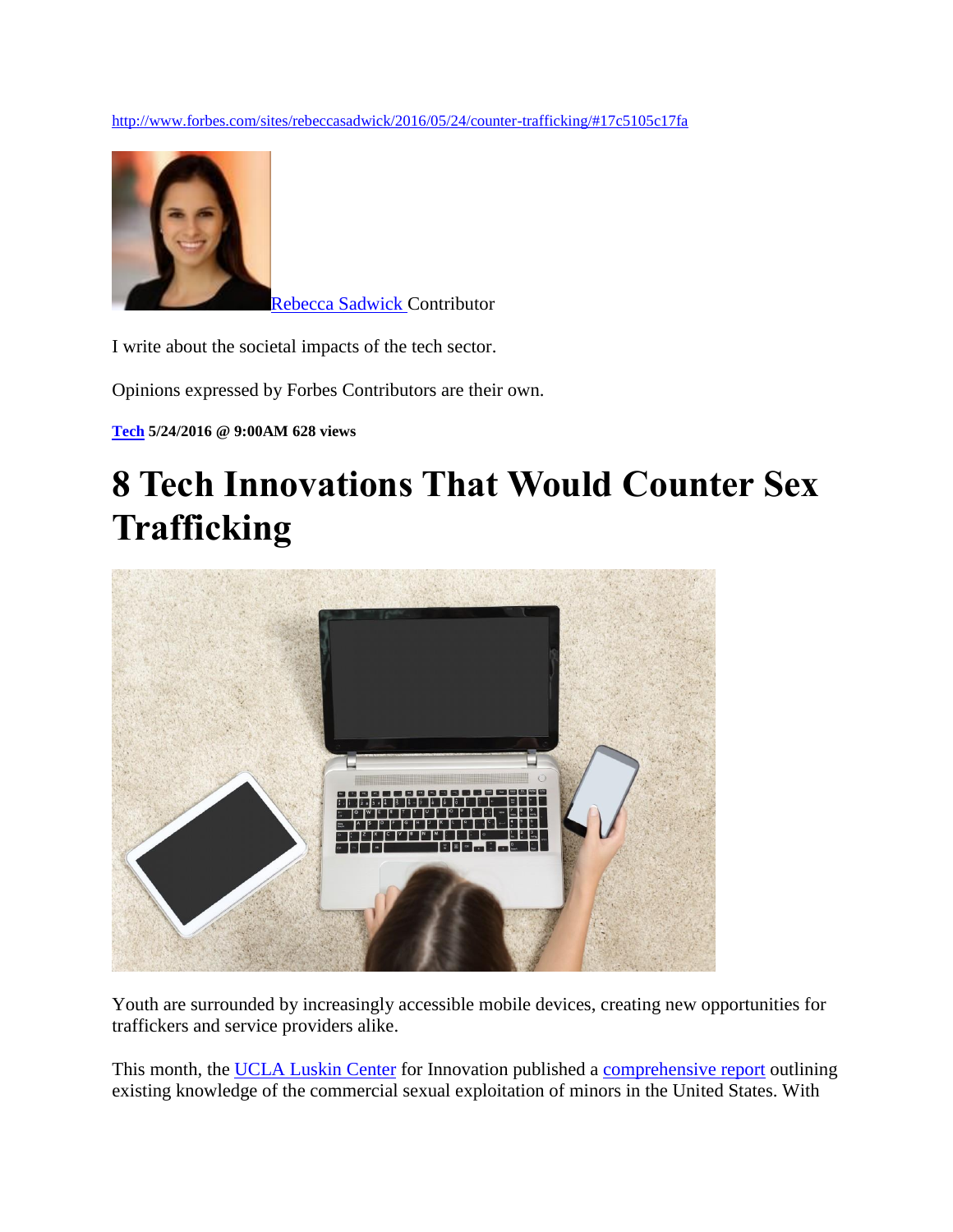support from [Google'](https://www.google.org/global-giving/global-impact-awards/polaris-project/)s Counsel on Civil and Human Rights and guidance from leading antitrafficking stakeholders—including law enforcement, service providers, and nonprofit organizations—the report details effective legislative, judicial, technological and local policies curtailing domestic and global human trafficking.

As governments, law enforcement, policymakers, and social service providers increasingly come to recognize the collaborative nature of trafficking rings—and the means traffickers use to exploit their victims—there is greater emphasis on cross-sector cooperation to counter the illicit and highly clandestine crime. In recent years, this emphasis has successfully given rise to multidisciplinary and cross-sector collaboration that has bolstered the anti-trafficking movement and provided new insight into the trafficking landscape.

According to available data, [the most commonly identified victims of human trafficking](https://traffickingresourcecenter.org/states) in the United States are domestic-born females sold for sex on the street-level, through Internet-based advertisements, at motels and hotels, and in commercial-front brothels (brothels disguised as legitimately-operating businesses). Research shows that youth of color, especially [African-](http://rights4girls.org/wp-content/uploads/r4g/2015/12/DCST-and-African-American-Girls-Fact-Sheet-Dec-2015.pdf)[American girls,](http://rights4girls.org/wp-content/uploads/r4g/2015/12/DCST-and-African-American-Girls-Fact-Sheet-Dec-2015.pdf) and the [LGBTQ](http://www.acf.hhs.gov/blog/2013/06/lgbtq-youth-at-high-risk-of-becoming-human-trafficking-victims) community, are overrepresented as victims of sex trafficking. At alarming rates, there is significant [overlap](http://stopthistraffic.org/) between commercially sexually exploited youth and those involved with the child welfare and juvenile justice systems. Still, there is a dearth of comprehensive data on these populations with cases involving sex trafficked boys and adults, and labor-trafficked victims tend to go unidentified and under-investigated.

Highly populated states (e.g. California, Texas, Florida, and New York) with diverse communities and several points of entry often experience [disproportionate demand](https://www.msudenver.edu/media/content/honorsprogram/Campbell,%20Kayleen%20%28Human%20Trafficking%20in%20the%20United%20State%29.pdf) for sex trafficked minors. Though transportation across state lines does not need to be present to classify exploitation as human trafficking, traffickers tend to be transient to increase profitability, decrease the likelihood of police detection, and [maintain control](https://traffickingresourcecenter.org/what-human-trafficking/myths-misconceptions) over their victims.

Demand for purchased sex fuels the domestic trafficking landscape, influencing regional, legislative, and technological trends responding to exploitation. Globally, [men of all ages and](http://www.urban.org/research/publication/estimating-size-and-structure-underground-commercial-sex-economy-eight-major-us-cities/view/full_report)  [backgrounds](http://www.urban.org/research/publication/estimating-size-and-structure-underground-commercial-sex-economy-eight-major-us-cities/view/full_report) (regardless of socioeconomic status, ethnicities, or religion) have been known to purchase sex from girls, boys, and women. In the US, it is estimated that [10 and 20% of men](http://www.livescience.com/28169-men-who-use-prostitutes.html)  [have purchased sex,](http://www.livescience.com/28169-men-who-use-prostitutes.html) though the sex industry's driving force is the .6% of men known as "hobbyists" and "habitual buyers." Across jurisdictions, the [most commonly identified purchaser](http://www.ncbi.nlm.nih.gov/pmc/articles/PMC3853174/) of sex is White, male, married, middle to upper class, and college-educated. Victims of sex trafficking are [criminalized and detained](http://www.cnn.com/2011/OPINION/02/05/saar.ending.girl.slavery/) on prostitution-related charges far more often than purchasers of sex are prosecuted.

Law enforcement, service providers, and activists agree that [curtailing demand,](https://www.msudenver.edu/media/content/honorsprogram/Campbell,%20Kayleen%20%28Human%20Trafficking%20in%20the%20United%20State%29.pdf) reforming [prosecution of traffickers,](https://www.ncjrs.gov/pdffiles1/nij/grants/211980.pdf) and [eradicating the criminal narrative](https://www.mccaininstitute.org/programs/humanitarian-action/the-nosuchthing-campaign) for trafficking victims are the most effective ways to counter sex trafficking.

Through an [extensive analysis o](http://innovation.luskin.ucla.edu/sites/default/files/HT%20FINAL%20REPORT%20050916.pdf)f extant literature and interviews with 70 anti-trafficking stakeholders, 8 recommendations for action by the public and private sectors emerged; these include local, state, and federal government agencies, anti-human trafficking organizations, technology-based companies, and socially conscious corporations. They are listed below and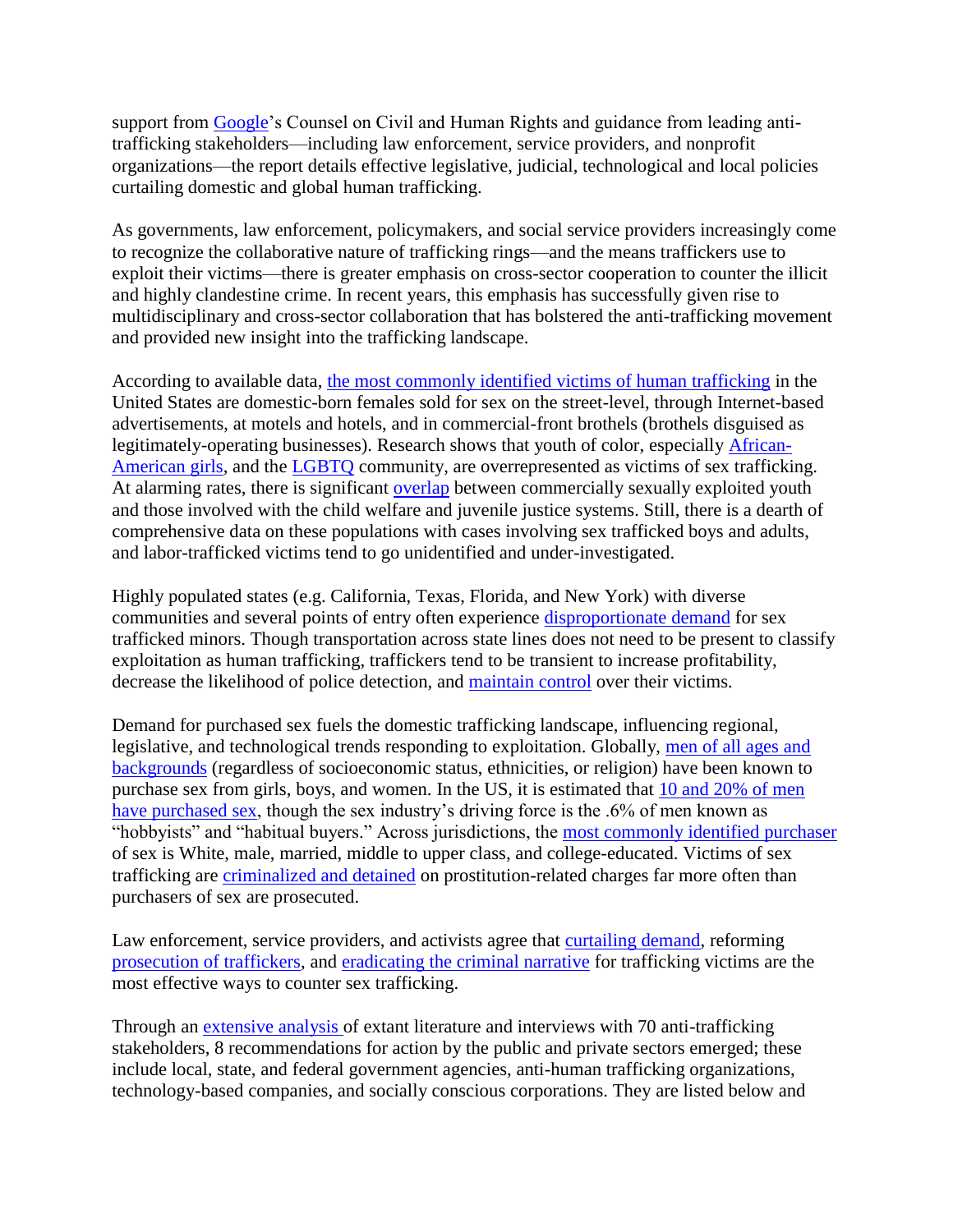have been vetted through technology-based companies and anti-human trafficking organizations at the forefront of the movement.

- 1. Creation of a **national database** for FBI and local law enforcement to enter, access, and share pertinent information on human trafficking cases across jurisdictions would dramatically impact prosecutions of traffickers, who tend to move victims across states and regions.
- 2. **Enhancing existing social media platform(s)** to include a space for survivor leaders, recent survivors, and service providers to communicate and share information on available services for victims and at-risk youth.
- 3. Expansion of existing **mobile-based apps** for survivors, service providers, and law enforcement to provide vital information on local services available for survivors. The [GraceCity Resource App](http://www.thegracenetwork.org/resource/) is California-based example that can be scaled across the U.S.
- 4. Enhancing existing mobile-based apps commonly used by youth (e.g. Facebook, Instagram, KIK) to include an **emergency function** that instantly notifies specified contacts (e.g. caregivers, social workers, etc.) and/or local law enforcement with a message that includes geospatial information. The [Aspire App,](https://play.google.com/store/apps/details?id=com.collectiveray.aspire&hl=en) aimed at assisting domestic violence victims, is an example of an inconspicuous app that provides immediate assistance to those in need.
- 5. **Creating a digital platform for service providers** that facilitates secure and prompt cross-sectional information-sharing for stakeholders involved with human trafficked survivors receiving rehabilitative services.
- 6. **Internship and employment** opportunities for human trafficking survivors that teach employable skills (e.g. accounting, coding, etc.). **AnnieCannons** is an example of an antitrafficking organization that provides survivors with technical training and employment opportunities. For-profit companies can support anti-human trafficking efforts by funding services and research and recruiting trafficking survivors.
- 7. Facilitating an **app-based challenge for survivors** to develop ways to prevent sextrafficking of youth, intervene with victims, enhance after-care services, and reduce recidivism rates.
- 8. Further research on the **interplay of technology** with the following populations: **at-risk youth** in schools and the child welfare system; mental and physical health of human trafficked victims and survivors; child labor practices; labor and sex trafficking of adults.

The role technology plays in both facilitating and [curtailing sex trafficking](http://www.forbes.com/sites/rebeccasadwick/2016/01/11/tech-fighting-human-trafficking/#449e4a7449b1) is [well-documented.](https://www.mccaininstitute.org/newsroom/current-news/technology-and-human-trafficking-friends-or-foes) As traffickers work to out-maneuver law enforcement and the ubiquity of mobile devices provides new ways to access vulnerable youth, anti-trafficking stakeholders should use available tools and create others to mitigate trafficking and exploitation.

## **Victims and community members can contact the National Human Trafficking Resource**

## **Center toll-free at 1-888-373-7888 FREE, or text the words "help" or "info" to 233733 (BEFREE).**